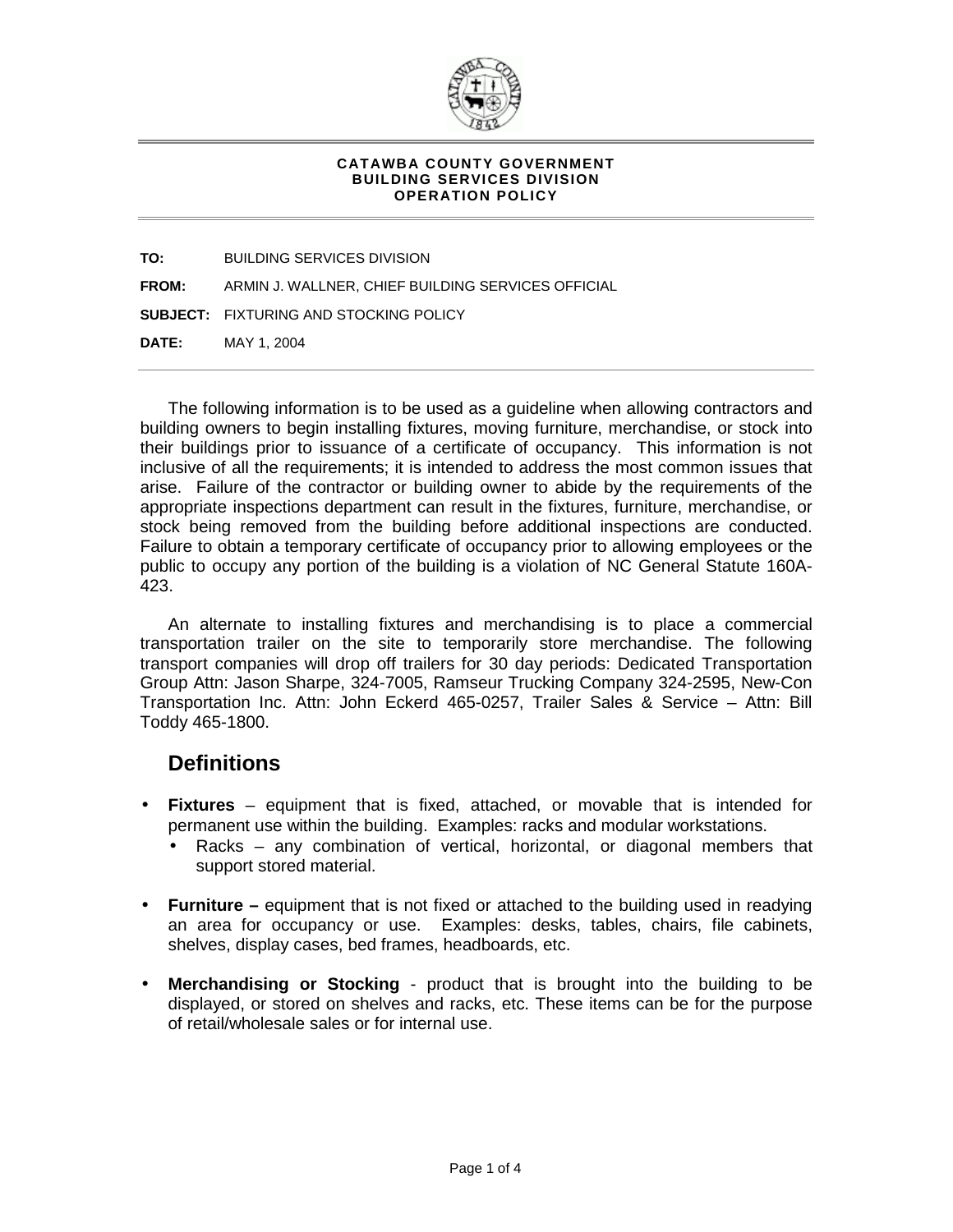• **Temporary Certificate of Compliance** – may be issued for a portion or portions of a building that may safely be utilized prior to final completion of the building. The conditions of the TCC will be stated such as for training of employees only.

## **Requirements**

- **1. Unregulated furnishings**  The following items are not intended to be regulated by this policy:
	- Kitchen/break-room permanently attached furnishings such as cabinets and countertops.
	- Motel/Hotel permanently attached furnishings that are designed for permanent attachment to walls such as headboards, dressers, and end tables.
	- Plumbing, mechanical and electrical fixtures.

## **Required Inspections**

- 2. **Fixtures**  The following requirements shall be satisfied prior to installing fixtures in a building (This is not a final inspection of the premises or any of the service systems):
	- Written approval from the Fire Inspector stating the approved areas of the building.
		- o (Normally fire hydrants must be in place, accessible and operational.)
	- All overhead inspections such as sprinkler, fire alarm, electrical, mechanical, plumbing, and general construction must be complete, inspected and approved.
	- All electrical wiring and devices shall be properly terminated with wire nuts and recessed into electrical device boxes (This does not include junction box covers). No electrical wiring shall be open to contact.
	- All electrical devices in walls must be installed and inspected prior to moving fixtures such as modular workstations and racks into these areas.
	- Caution must be utilized in placement of fixtures and/or furniture to ensure all electrical, plumbing and mechanical equipment remains accessible and placement will not interfere with inspections or work to be completed.
	- If fixtures, equipment or construction materials such as refrigeration coolers, industrial machinery, drywall, cartons of ceiling tile or furniture must be installed in an area under construction due to extenuating circumstances, prior approval and inspection of this area shall first be obtained.
	- A functional air velocity test of all duct detectors shall be conducted. If the building is not equipped with a fire alarm notification system both an audible/visual notification device shall be installed in the vicinity of the unit served. (Tests may be delayed, however it shall be conducted and approved prior to merchandising or stocking the space.)
- 3. **Furniture** Same requirements as merchandising or stocking.
- 4. **Merchandising or Stocking** The following requirements shall be satisfied prior to merchandising or stocking (This is not a final inspection of the premises or any of the service systems):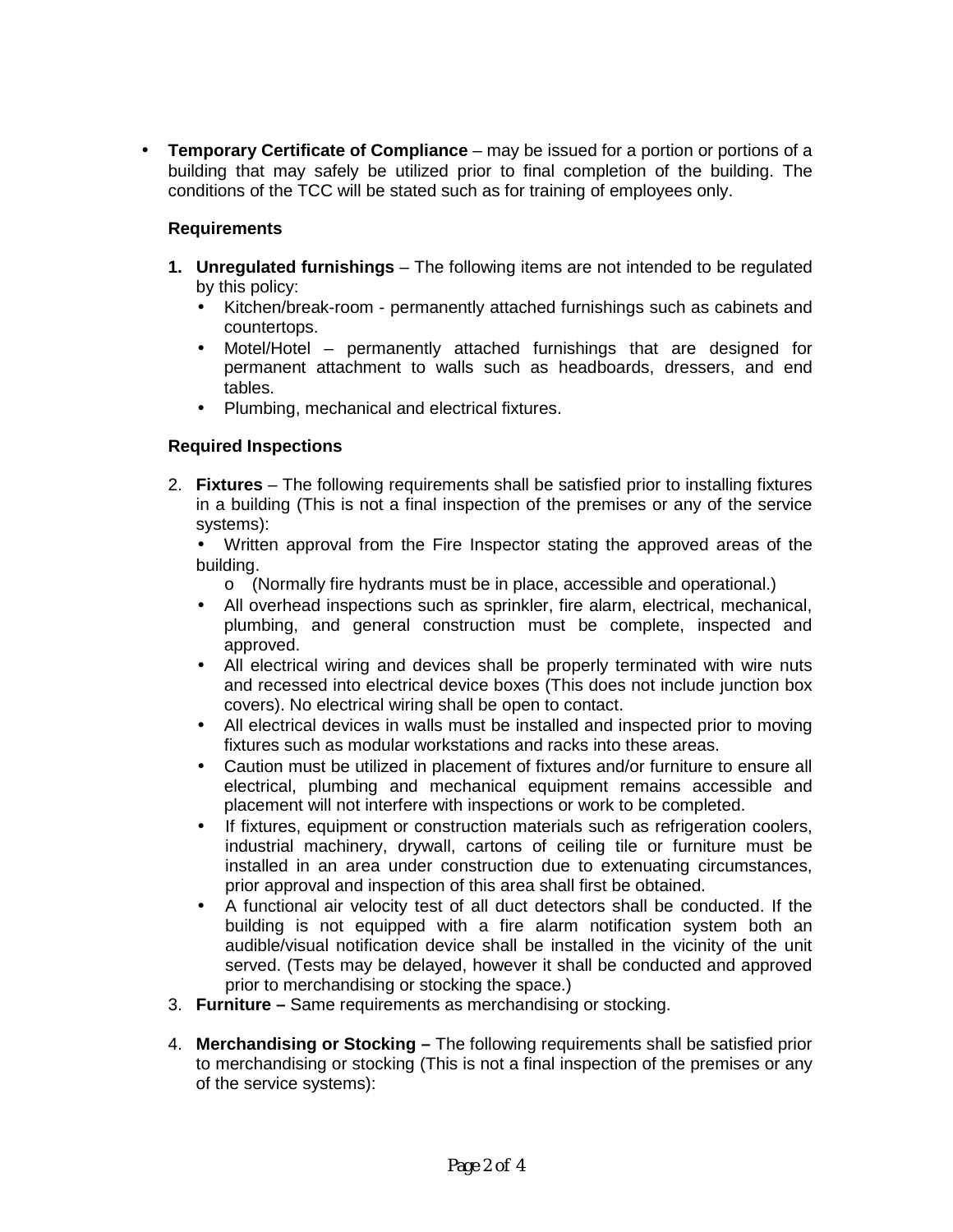- Successful completion of all requirements listed above for Fixtures.
- All construction in exits and exit stairwells shall be completed with panic hardware and free of trash and construction debris.
- All construction at exterior exit discharge areas shall be complete and free of trash, debris and construction material. This shall include areas such as sidewalks, exterior stairways and parking decks.
- A functional air velocity test of all duct detectors shall be conducted. If the building is not equipped with a fire alarm notification system both an audible/visual notification device shall be installed in the vicinity of the unit served.
- Upon approval to stock, caution must be utilized in placement of furniture to ensure all electrical, plumbing and mechanical fixtures are accessible for final inspections.
- Coordinate with fire inspector to determine operational requirements of sprinkler and fire alarm systems.
- 2. **Temporary Certificate of Compliance** The following requirements shall be satisfied prior to issuance of a Temporary Certificate of Compliance (This is not a final inspection of the premises or any of the service systems):
	- Successful completion of all requirements listed above for fixtures and merchandising.
	- Written temporary or permanent approval by the Engineering, Fire, Utility and Zoning Departments having jurisdiction that state the approved areas of the building.
	- Inspection and temporary approval of the building shall be conducted prior to public occupancy or any scheduled grand opening.
	- Both interior and exterior building, plumbing, mechanical and electrical systems shall be completed and final inspections must be conducted, final approval of temporary occupancy will be at the discretion of the building service officials conducting the inspection. *It will be the responsibility of the BSO performing the building inspection to ensure all disapproved TCC's are coordinated with their respective area supervisors.*
	- All emergency lighting and exit signage shall be completed and operational.
	- All acceptance tests such as smoke detection systems, hood systems, fire alarms and/or sprinkler systems shall be conducted and approved prior to requesting a Temporary or Final Certificate of Compliance. It is the responsibility of both the fire alarm and sprinkler contractor to contact the Fire Inspectors office twenty-four hours in advance to schedule their inspections. This date must correspond with the date that the general contractor schedules with the Building Services Division.
	- Provide approvals from the NC Department of Labor for public elevators and for boilers greater than or equal to 200,000 Btu input.
	- A Temporary Certificate of Compliance may be issued on a floor-by-floor basis at the discretion of the Building Services Division and Fire Inspectors Office.
		- An accessible path of travel shall be provided to the elevator for the general public.